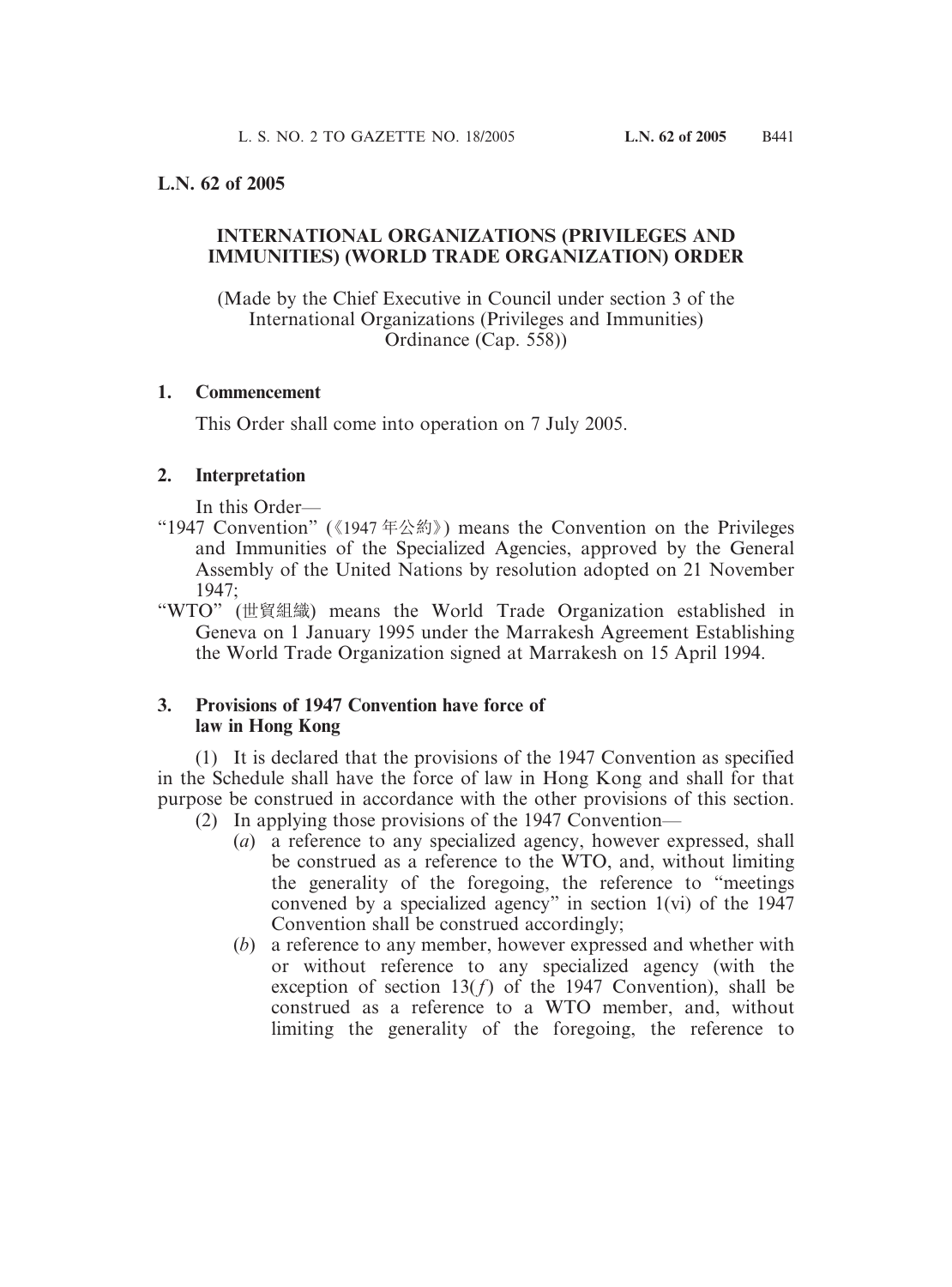"representatives of members" in section 1(v) of the 1947 Convention shall be construed accordingly;

- (*c*) (i) the reference to "will not be sold in the country into which they were imported except under conditions agreed to with the Government of that country" in section 9(*b*) of the 1947 Convention shall be construed as a reference to "will not be sold in the Hong Kong Special Administrative Region of the People's Republic of China except under conditions agreed to with the Government of the Hong Kong Special Administrative Region of the People's Republic of China";
	- (ii) the reference to "Have the right to import free of duty their furniture and effects at the time of first taking up their post in the country in question" in section  $19(f)$  of the 1947 Convention shall be construed as a reference to "Have the right to import free of duty their furniture and effects at the time of first taking up their post in the Hong Kong Special Administrative Region of the People's Republic of China";
- (*d*) the reference to "the territory of each State party to this Convention in respect of that agency" in section 11 of the 1947 Convention shall be construed as a reference to the area of the Hong Kong Special Administrative Region of the People's Republic of China;
- (*e*) the reference to "the Government of such State" in section 11 of the 1947 Convention shall be construed as a reference to the Central People's Government of the People's Republic of China;
- (*f*) without prejudice to the generality of paragraph (*a*), the reference to "Nothing in this section shall be construed to preclude the adoption of appropriate security precautions to be determined by agreement between a State party to this Convention and a specialized agency" in section 12 of the 1947 Convention shall be construed as a reference to "Nothing in this section shall be construed to preclude the adoption of appropriate security precautions to be determined by agreement between the Hong Kong Special Administrative Region of the People's Republic of China and the WTO";
- (*g*) notwithstanding the generality of paragraph (*b*), the reference to "present in a member State" in section 15 of the 1947 Convention shall be construed as a reference to "present in the Hong Kong Special Administrative Region of the People's Republic of China";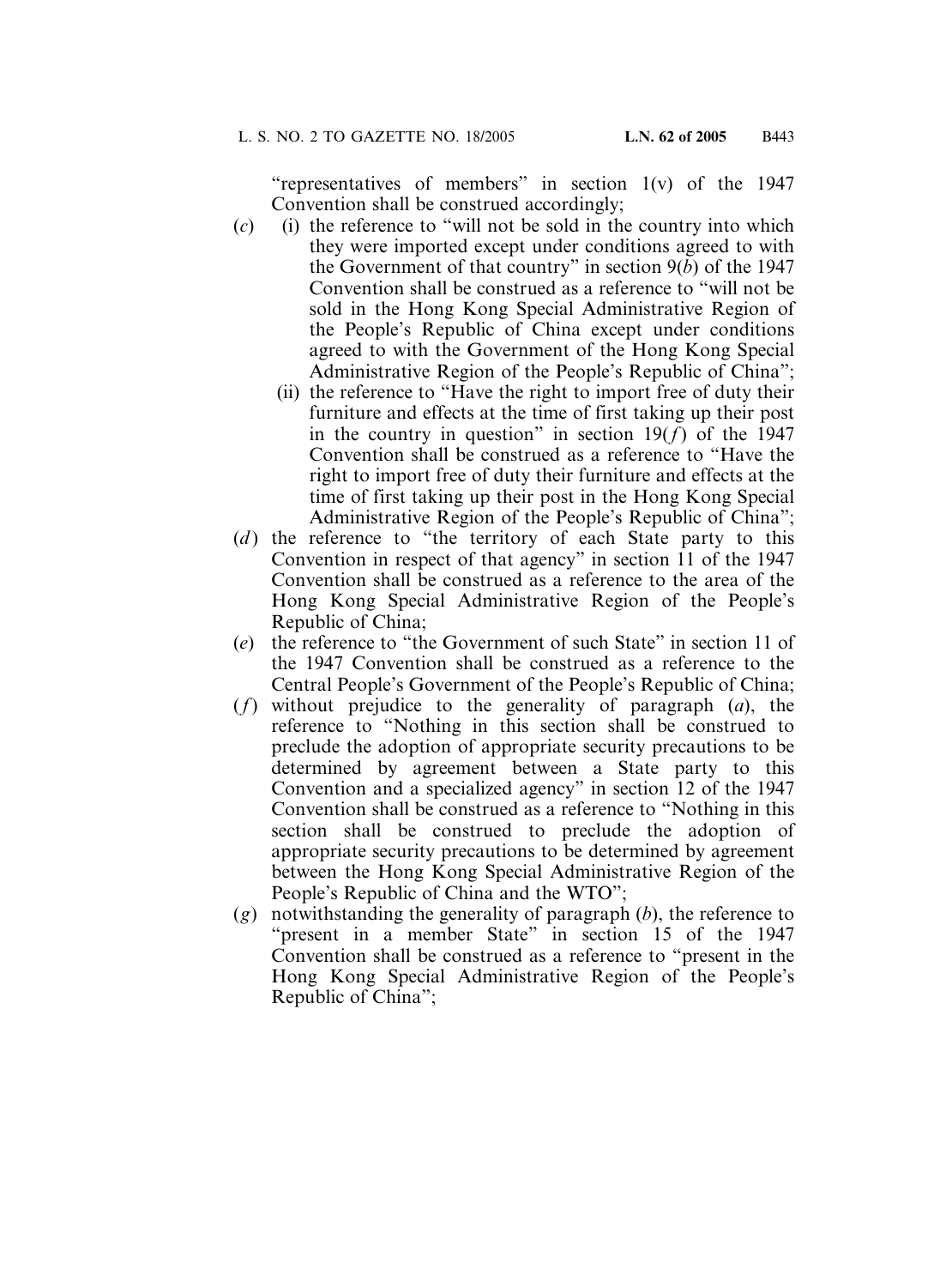- (*h*) section 17 of the 1947 Convention shall be construed as if it read as follows: "The provisions of sections 13(*a*), (*b*), (*c*) and (*f*), 14 and 15 are not applicable in relation to the authorities of the Hong Kong Special Administrative Region of the People's Republic of China in the case where the person concerned is a permanent resident of the Hong Kong Special Administrative Region of the People's Republic of China or is or has been a representative of the Hong Kong Special Administrative Region of the People's Republic of China.";
- (*i*) the reference to "sections 19 ..." in section 21 of the 1947 Convention shall be construed as a reference to "section 19(*a*), (*b*) and (*f*)".

(3) For the avoidance of doubt, a reference to any functions or duties of the representatives of WTO members in sections 13 and 14 of the 1947 Convention means the functions or duties, as the case may be, of such representatives as referred to in those sections, which are construed in accordance with subsection (2), relating to the meetings convened by the WTO.

#### SCHEDULE [s. 3]

## PROVISIONS OF 1947 CONVENTION HAVING FORCE OF LAW IN HONG KONG

#### *Article I—Definitions and Scope*

#### *Section 1*

In this Convention:

...

(iv) For the purposes of article III, the words "property and assets" shall also include property and funds administered by a specialized agency in furtherance of its constitutional functions.

(v) For the purposes of articles V ..., the expression "representatives of members" shall be deemed to include all representatives, alternates, advisers, technical experts and secretaries of delegations.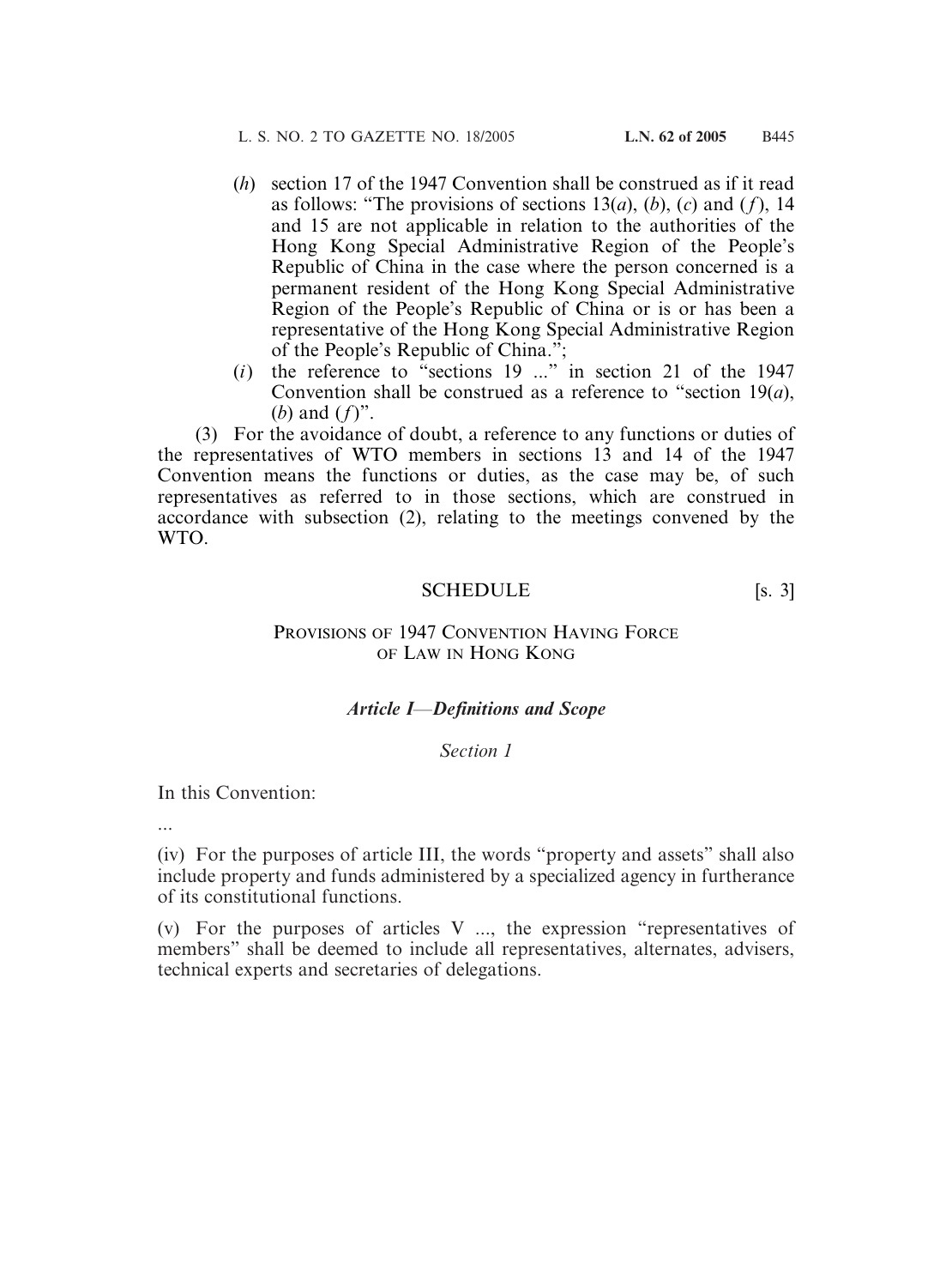(vi) In sections 13, 14, 15 ..., the expression "meetings convened by a specialized agency" means meetings: (1) of its assembly and of its executive body (however designated), and (2) of any commission provided for in its constitution; (3) of any international conference convened by it; and (4) of any committee of any of these bodies.

(vii) The term "executive head" means the principal executive official of the specialized agency in question, whether designated "Director-General" or otherwise.

### *Article II—Juridical Personality*

...

#### *Section 3*

The specialized agencies shall possess juridical personality. They shall have the capacity (*a*) to contract, (*b*) to acquire and dispose of immovable and movable property, (*c*) to institute legal proceedings.

#### *Article III—Property, Funds and Assets*

#### *Section 4*

The specialized agencies, their property and assets, wherever located and by whomsoever held, shall enjoy immunity from every form of legal process except in so far as in any particular case they have expressly waived their immunity. It is, however, understood that no waiver of immunity shall extend to any measure of execution.

#### *Section 5*

The premises of the specialized agencies shall be inviolable. The property and assets of the specialized agencies, wherever located and by whomsoever held, shall be immune from search, requisition, confiscation, expropriation and any other form of interference, whether by executive, administrative, judicial or legislative action.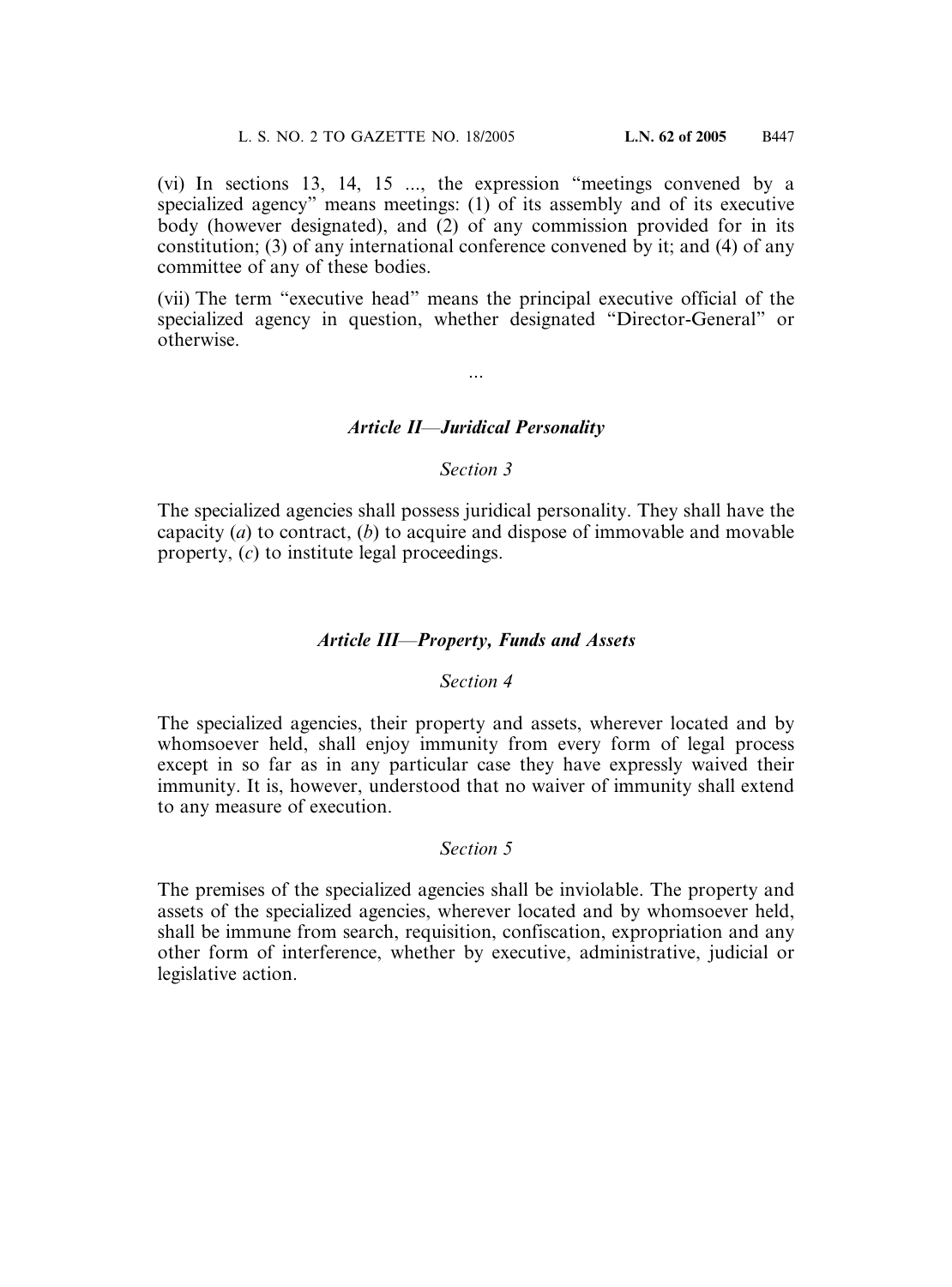The archives of the specialized agencies, and in general all documents belonging to them or held by them, shall be inviolable, wherever located.

...

### *Section 9*

The specialized agencies, their assets, income and other property shall be:

(*a*) Exempt from all direct taxes; it is understood, however, that the specialized agencies will not claim exemption from taxes which are, in fact, no more than charges for public utility services;

(*b*) Exempt from customs duties and prohibitions and restrictions on imports and exports in respect of articles imported or exported by the specialized agencies for their official use; it is understood, however, that articles imported under such exemption will not be sold in the country into which they were imported except under conditions agreed to with the Government of that country;

(*c*) Exempt from duties and prohibitions and restrictions on imports and exports in respect of their publications.

...

## *Article IV—Facilities in respect of Communications*

## *Section 11*

Each specialized agency shall enjoy, in the territory of each State party to this Convention in respect of that agency, for its official communications, treatment not less favourable than that accorded by the Government of such State to any other Government, including the latter's diplomatic mission in the matter of priorities, rates and taxes on mails, cables, telegrams, radiograms, telephotos, telephone and other communications, and press rates for information to the press and radio.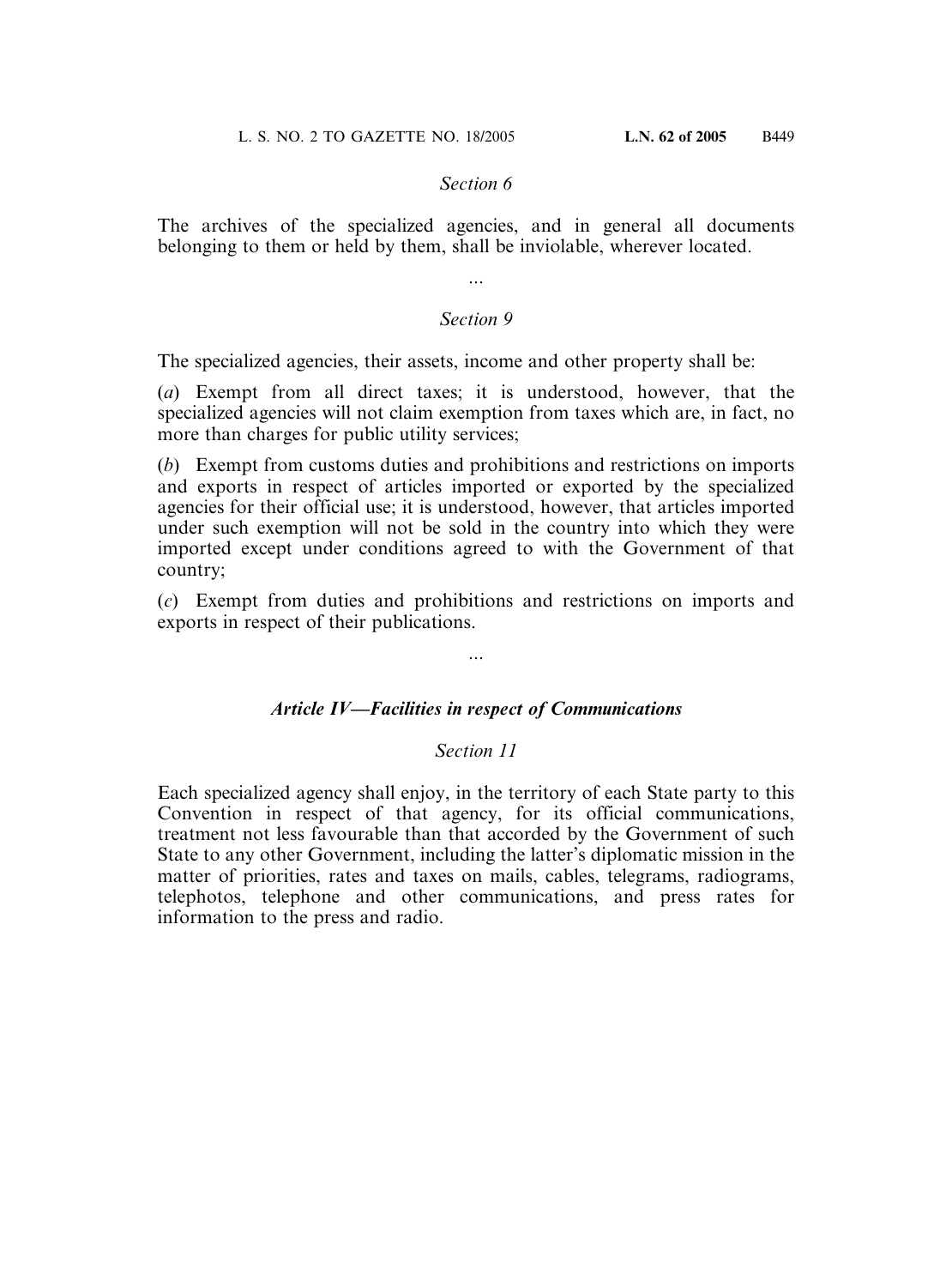No censorship shall be applied to the official correspondence and other official communications of the specialized agencies.

The specialized agencies shall have the right to use codes and to dispatch and receive correspondence by courier or in sealed bags, which shall have the same immunities and privileges as diplomatic couriers and bags.

Nothing in this section shall be construed to preclude the adoption of appropriate security precautions to be determined by agreement between a State party to this Convention and a specialized agency.

# *Article V—Representatives of Members*

## *Section 13*

Representatives of members at meetings convened by a specialized agency shall, while exercising their functions and during their journeys to and from the place of meeting, enjoy the following privileges and immunities:

(*a*) Immunity from personal arrest or detention and from seizure of their personal baggage, and in respect of words spoken or written and all acts done by them in their official capacity, immunity from legal process of every kind;

(*b*) Inviolability for all papers and documents;

(*c*) The right to use codes and to receive papers or correspondence by courier or in sealed bags;

...

(*f*) The same immunities and facilities in respect of their personal baggage as are accorded to members of comparable rank of diplomatic missions.

## *Section 14*

In order to secure for the representatives of members of the specialized agencies at meetings convened by them complete freedom of speech and complete independence in the discharge of their duties, the immunity from legal process in respect of words spoken or written and all acts done by them in discharging their duties shall continue to be accorded, notwithstanding that the persons concerned are no longer engaged in the discharge of such duties.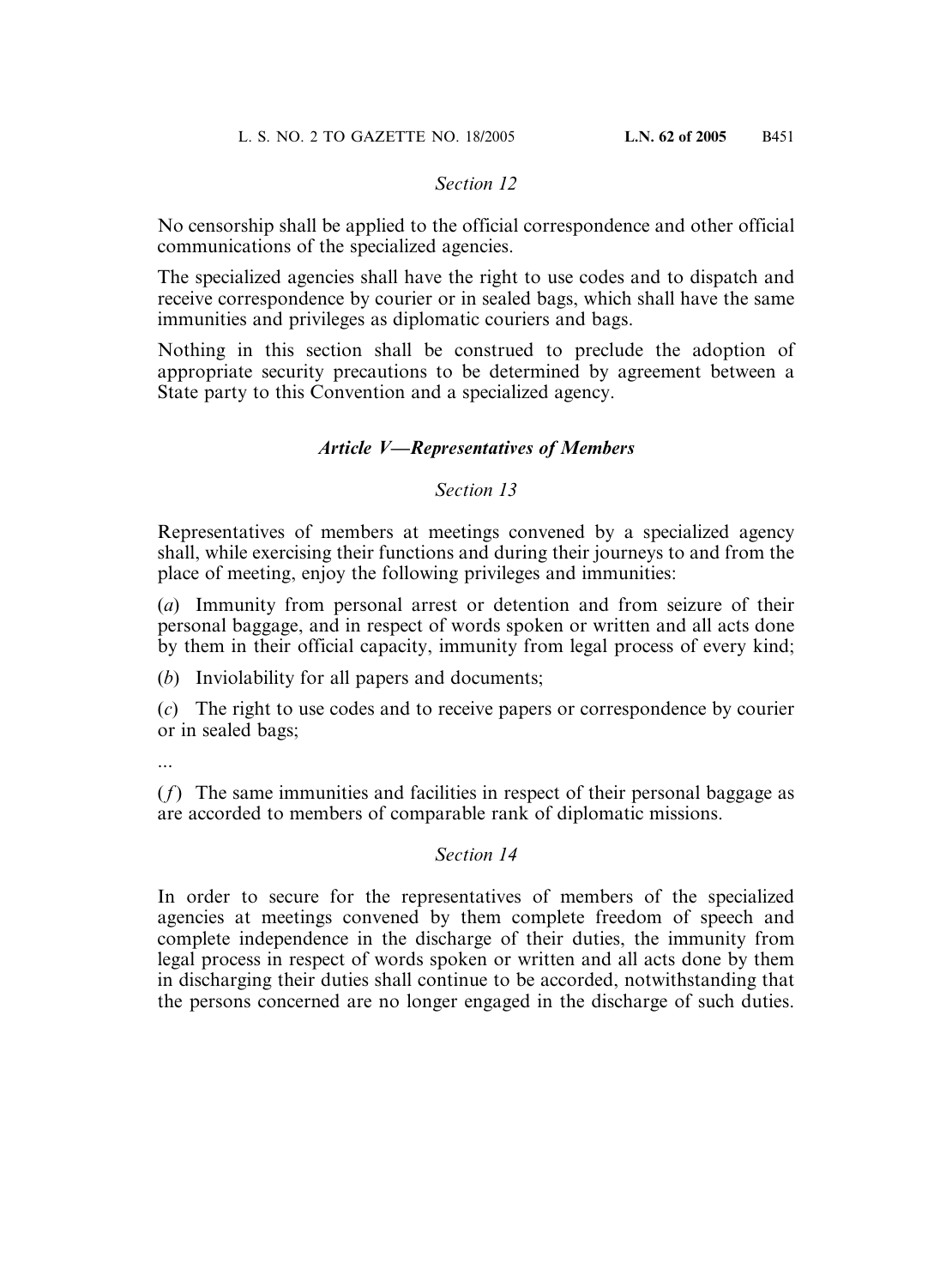Where the incidence of any form of taxation depends upon residence, periods during which the representatives of members of the specialized agencies at meetings convened by them are present in a member State for the discharge of their duties shall not be considered as periods of residence.

#### *Section 16*

Privileges and immunities are accorded to the representatives of members, not for the personal benefit of the individuals themselves, but in order to safeguard the independent exercise of their functions in connexion with the specialized agencies. Consequently, a member not only has the right but is under a duty to waive the immunity of its representatives in any case where, in the opinion of the member, the immunity would impede the course of justice, and where it can be waived without prejudice to the purpose for which the immunity is accorded.

### *Section 17*

The provisions of sections 13, 14 and 15 are not applicable in relation to the authorities of a State of which the person is a national or of which he is or has been a representative.

#### *Article VI—Officials*

...

### *Section 19*

Officials of the specialized agencies shall:

(*a*) Be immune from legal process in respect of words spoken or written and all acts performed by them in their official capacity;

(*b*) Enjoy the same exemptions from taxation in respect of the salaries and emoluments paid to them by the specialized agencies and on the same conditions as are enjoyed by officials of the United Nations;

...

(*f*) Have the right to import free of duty their furniture and effects at the time of first taking up their post in the country in question.

...